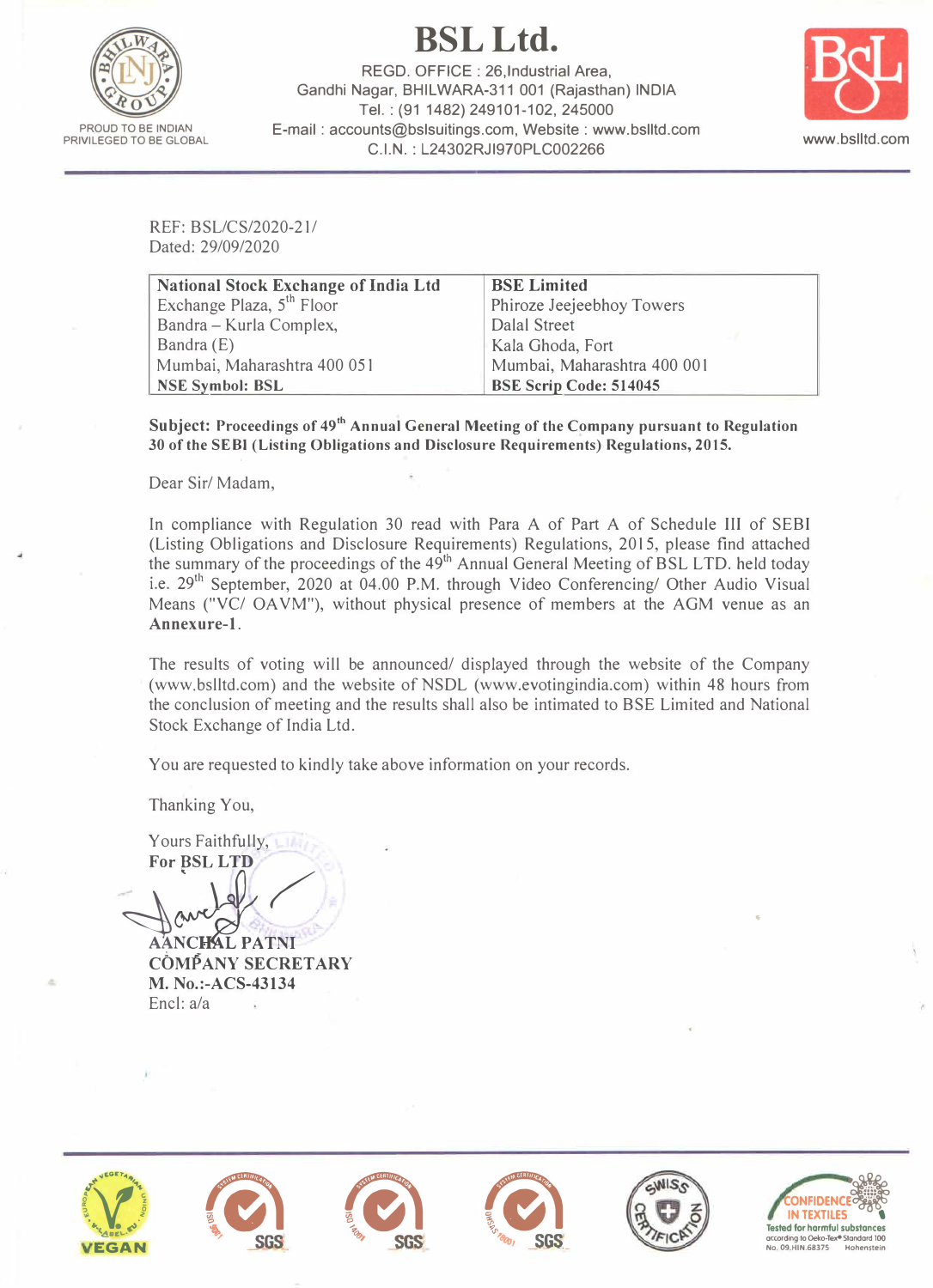

**BSLLtd.** 

REGO. OFFICE : 26,lndustrial Area, Gandhi Nagar, BHILWARA-311 001 (Rajasthan) INDIA Tel.: (91 1482) 249101-102, 245000 E-mail : accounts@bslsuitings.com, Website : www.bslltd.com C.I.N.: L24302RJl970PLC002266 www.bslltd.com



## **Annexure-1**

## Proceeding of the 49<sup>th</sup> Annual General Meeting (AGM) of the Members of BSL Ltd. **held on Tuesday, 29th September, 2020 at 04.00 P.M.**

The  $49<sup>th</sup>$  AGM of the Company was held today i.e. Tuesday,  $29<sup>th</sup>$  September, 2020 at 04.00 P.M. through Video Conferencing/ Other Audio Visual Means ("VC/OAVM"), without physical presence of members at the AGM venue in compliance with the Ministry of Corporate Affairs Circular dated  $5<sup>th</sup>$  May, 2020 read with Circulars dated  $8<sup>th</sup>$  April, 2020 &  $13<sup>th</sup>$  April, 2020 and Securities and Exchange Board of India Circular dated  $12<sup>th</sup>$  May, 2020. The venue of the AGM deemed to be the manufacturing plant of the Company situation at Mandapam, Bhilwara.

The Company Secretary gave general instructions to the members regarding participation in this meeting through VC.

The Company Secretary also informed that the Register of Directors and Key Managerial Personnel and their Shareholding maintained under Section 170 of the Act, the Register of Contracts or arrangements in which Directors are interested under Section 189 of the Act were open for inspection during the continuance of the meeting.

Further it was informed that, the Company has not received any queries and none of the shareholders have registered themselves as speaker for this AGM.

**Shri Arun Churiwal (DIN: 00001718),** Chairman and Managing Director and Chairman of CSR Committee of the Company chaired the proceedings of the Meeting.

The following other Directors, KMPs and Auditors were present in the meeting through VC from their respective locations:

**Shri Nivedan Churiwal (DIN: 00001749),** Whole Time Director and Joint Managing Director of the Company.

**Shri Amar Nath Choudhary (DIN: 00587814), Independent Director and Chairman of** Audit Committee and Stakeholders relationship Committee of the Company.

Shri Jagdish Chandra Laddha (DIN: 00118527), Additional Independent Director and Chairman of Nomination and Remuneration Committee of the Company.

**Shri Giriraj Prasad Singha) (DIN: 00331849),** Independent Director of the Company.

**Shri Praveen Kumar Jain,** President & Chief Financial Officer of the Company.

**Miss Aanchal Patni,** Company Secretary of the Company. I











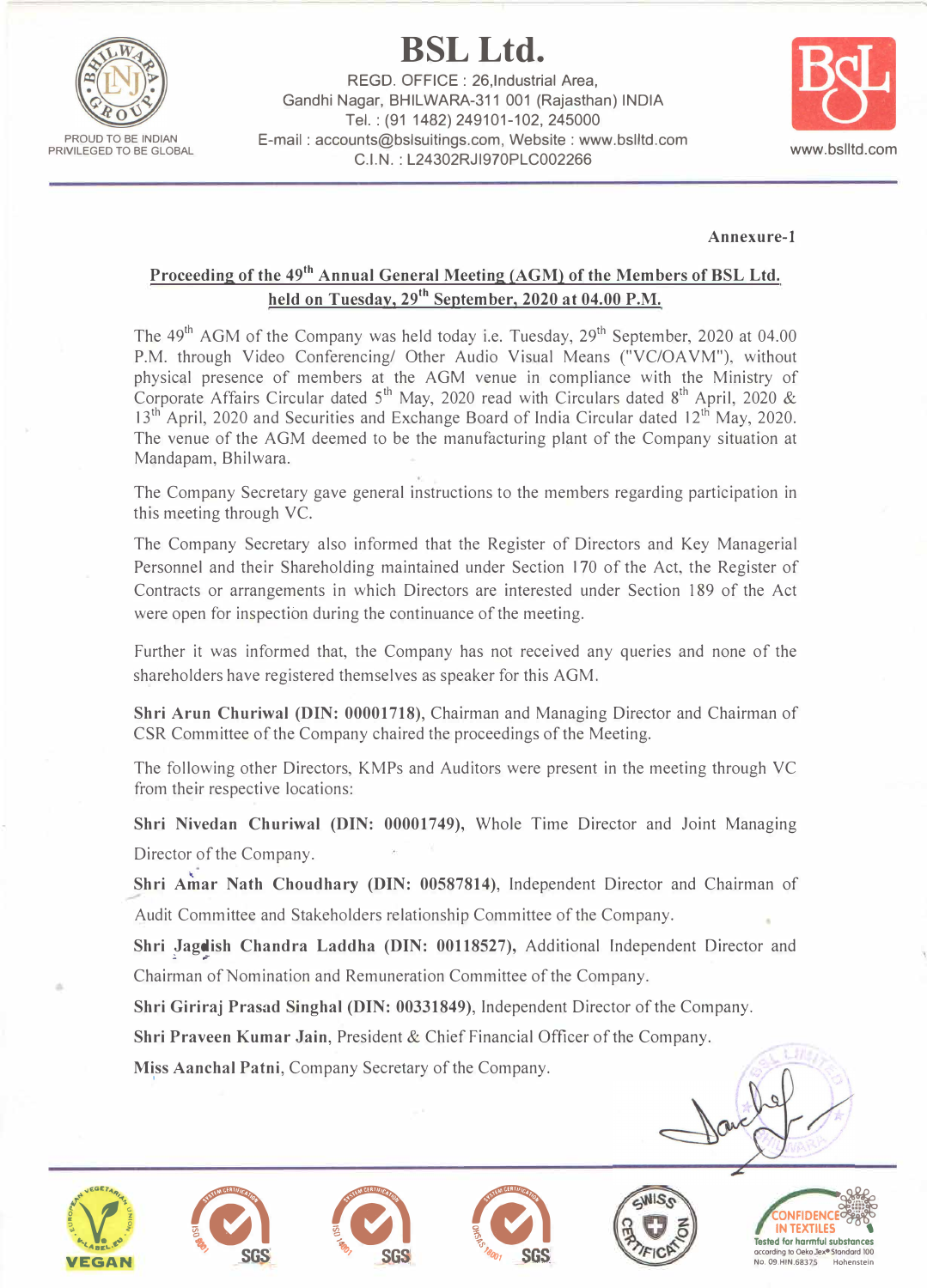

**BSLLtd.**  REGO. OFFICE : 26,lndustrial Area, Gandhi Nagar, BHILWARA-311 001 (Rajasthan) INDIA Tel.: (91 1482) 249101-102, 245000 E-mail : accounts@bslsuitings.com, Website : www.bslltd.com **C.I.N.:** L24302RJl970PLC002266 www.bslltd.com



**Shri Satish Somani,** Partner, *Mis* SSMS & Associates, Chartered Accountants, Statutory Auditors of the Company.

**Shri Sunil Surana,** Partner, *Mis* A. L. Chechani & Company, Chartered Accountants, Internal Auditors of the Company.

**Shri Manoj Maheshwari,** Partner, *Mis* V.M. & Associates, Company Secretaries, Jaipur,

Secretarial Auditor and Scrutinizer of the Company.

Shri Ravi Jhunjhunwala, Shri Shekhar Agarwal, Non-Executive Directors and Shri Sushi! Jhunjhunwala and Smt. Abhilasha Mimani, Independent Directors conveyed their inability to attend the meeting due to their pre-occupation.

Requisite quorum being present, the chairman called the meeting to order. The quorum was present throughout the meeting.

The chairman delivered his speech to the shareholders. He gave an overview of the financial performance of the Company for the year ended 31<sup>st</sup> March, 2020 and its future outlook.

Then the Company Secretary informed the members that the Notice of AGM dated 23<sup>rd</sup> June, 2020, Report of Board of Directors and the Financial Statements for the financial year 2019- 20 were taken as read as the same had already been circulated to the Members electronically.

She briefed the members about each item set out in the Notice calling the  $49<sup>th</sup> AGM$ .

The items transacted and voted by members were as under:

| S. No.                   | <b>Details of Resolution</b>                                                                                                                                                | <b>Resolution Type</b>     |
|--------------------------|-----------------------------------------------------------------------------------------------------------------------------------------------------------------------------|----------------------------|
|                          | To receive, consider and adopt the audited financial statements                                                                                                             | <b>Ordinary Resolution</b> |
|                          | of the Company for the year ended 31 <sup>st</sup> March, 2020, together<br>with the Reports of the Board of Directors and Auditors thereon                                 |                            |
| $\mathcal{L}$            | To Re appoint Shri Ravi Jhunjhunwala, (DIN: 00060972) who<br>retires by rotation being eligible, offers himself for<br>reappointment                                        | <b>Ordinary Resolution</b> |
| $\overline{\mathcal{L}}$ | To ratify the Remuneration of Cost Auditors                                                                                                                                 | Ordinary Resolution        |
|                          | To approve Material Related party transactions                                                                                                                              | <b>Ordinary Resolution</b> |
| 5                        | To reappoint Shri Arun Kumar Churiwal (DIN: 00001718),<br>Chairman & Managing Director of the Company for a period of<br>1 year from 01/09/2020 to 31/08/2021               | <b>Special Resolution</b>  |
| 6                        | To reappoint Shri Nivedan Churiwal (DIN: 00001749), Whole<br>Time Director & Joint Managing Director of the Company for a<br>period of 1 year from 26/07/2020 to 25/07/2021 | Special Resolution         |
|                          | To appoint Shri Jagdish Chandra Laddha (DIN: 00118527) as<br>an Independent Director for a term of five years                                                               | Special Resolution<br>上方   |